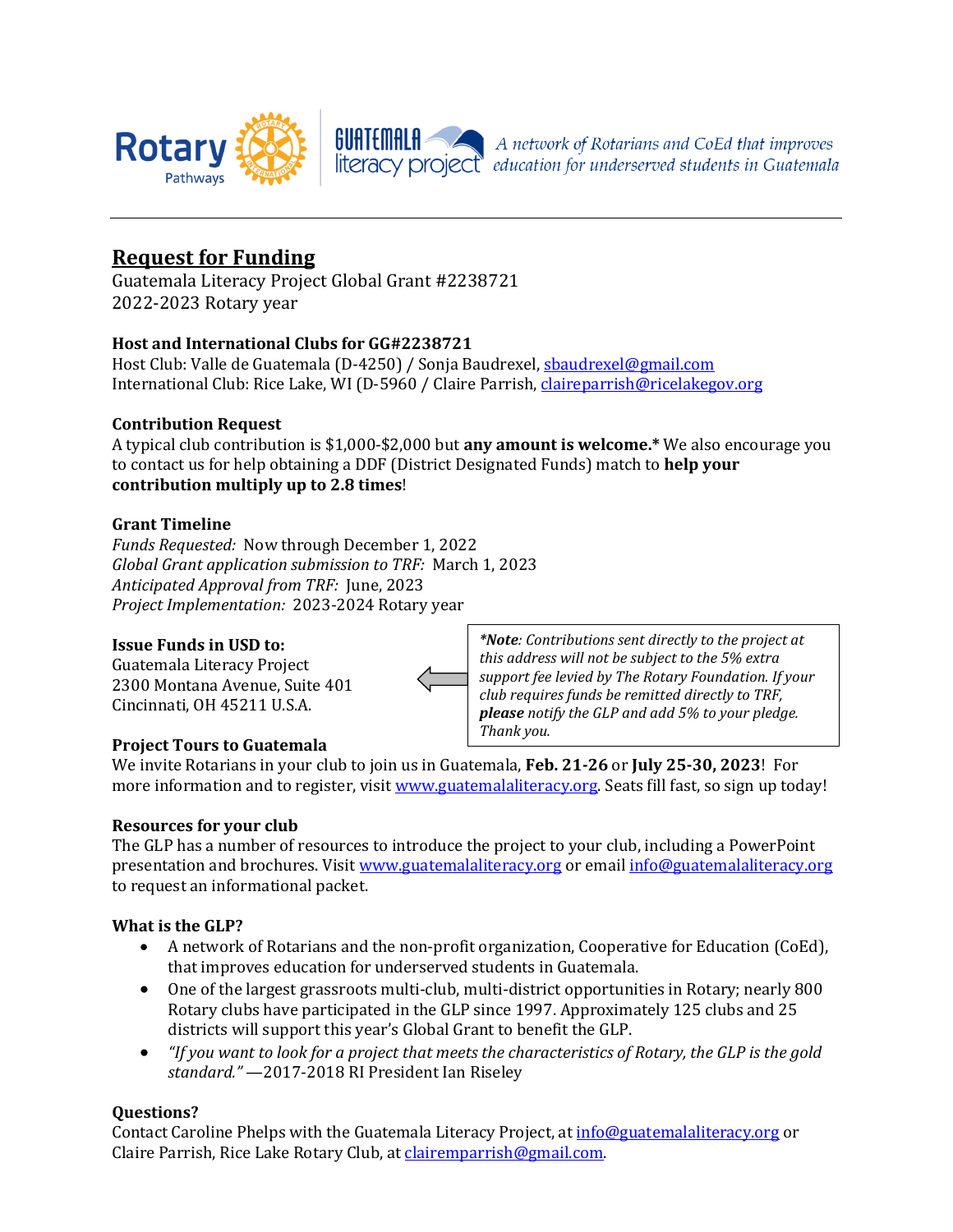# **GLP Global Grant 2238721 Summary**

*(This is an excerpt from the Global Grant application.)*

## **1. Project Title**: 2023-2025 Guatemala Literacy Project

## **2. Host and International Clubs for GG#2238721**

Host Club: Valle de Guatemala (D-4250) / Sonja Baudrexel[, sbaudrexel@gmail.com](mailto:sbaudrexel@gmail.com) International Club: Rice Lake, WI (D-5960 / Claire Parrish, *claireparrish@ricelakegov.org* 

## **3. Area of Focus:** Basic Education and Literacy

## **4. Community Needs**:

- a. **Who are the beneficiaries?** Our project serves the indigenous peoples in the Western Highlands of Guatemala, where you find one of the lowest literacy rates in the Western Hemisphere. Each year, potential communities that could benefit from our projects are identified by GLP leaders in Guatemala, with help from partner organization Cooperative for Education and the Guatemalan Ministry of Education. See 4 "c" and "d" to learn how the communities are selected, and how the parents must "buy into" the project.
- b. **What needs have been identified?** The targeted communities in Guatemala's Western Highlands suffer from low literacy due to:
	- *Ineffective teaching methods:* Most of the instruction in primary schools is rote memorization and copying from the blackboard. Students learn to recognize words, never developing comprehension or independent reading skills.
	- *Lack of books*: Another significant contributing factor to the low rates of literacy (40% among rural adults) is the lack of textbooks in grades 7-9. Approximately 90% of these schools have no books.
	- *Lack of computers*: In the Western Highlands, having technological literacy is also critical for getting out of poverty; approximately 60% of entry-level jobs in Guatemala now require computer skills. The majority of schools in this area lack access to modern technology and therefore have no way to prepare their graduates for these jobs. Young people leaving school are condemned to a life of subsistence farming or illegal migration. The cycle of poverty continues.
	- *Pressure from peers and family to drop out:* 90% of Guatemalan children living in poverty never graduate from high school. But we know that it takes 12 years of education for youth in Guatemala to break out of poverty. Many factors cause youth to drop out, including gangs, teen pregnancy, and even low expectations from their own families, who believe that there's no reason to send their kids to school past sixth grade. In some areas where we work, girls are especially disadvantaged and there is great gender disparity in education, with 1.5 boys in school for every girl. UNESCO estimates that the impact of the pandemic will be greatly felt in this arena, with 24 million *additional* children around the world dropping out of school due to COVID-19.
- **c. How are these needs currently being addressed?** The school systems are underresourced and typically neglected by the government support structures. There are many NGOs working in Guatemala; however, the need is far greater than current NGOs and the government can effectively serve on their own. Thus, the current educational needs of the community are not being addressed.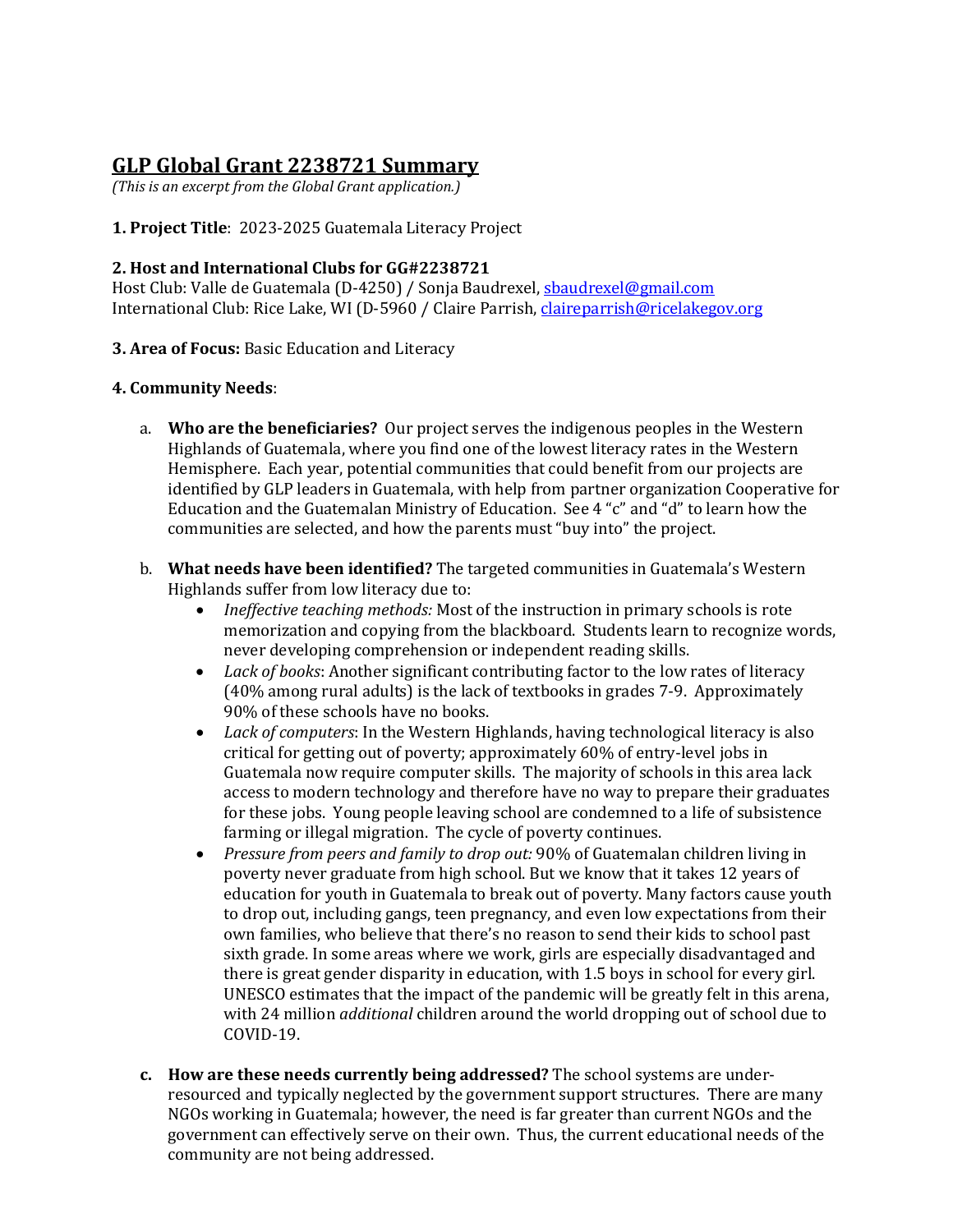#### **5. Project Implementation**:

**a. Please describe the training, community outreach, or educational programs this project will include.**

*The GLP Global Grant consists of 4 parts:* (1) providing literacy training to teachers and quality children's literature; (2) implementing literacy-strengthening textbook projects; (3) establishing computer centers in rural middle schools; and (4) a youth development program that keeps students in school.

- **Spark Reading Program:** 220 elementary teachers in 20 schools will receive intensive literacy training, along with basic supplies and children's literature appropriate for each grade level. **The primary literacy program will benefit approximately 5,300 students.**
- **Textbook Project:** The textbook project for middle school students will provide textbooks in core subjects like science, Spanish, social studies and math in 2 schools. Teachers in the program are trained in integrating textbooks into their daily teaching. Approximately **276 students will receive textbooks** through the program.
- **Computer Center Project:** Computer centers will be set up in two middle schools. The centers will train students in the use of standard business software. The course of study consists of 100 lessons over a 3-year period. The **computer center project will increase technological literacy among approximately 295 Guatemalan youth** each year.
- **Rise Youth Development Program:** Approximately 1,020 indigenous young people in 17 communities will benefit from Rotarian mentorship and career development through the youth development program.

## **b. What other Rotary Club/s or organizations are involved?**

This past Rotary year, 130 clubs and 22 Districts contributed to the GLP Global Grant. We are currently in discussion to renew each club's commitment, as well as find more club and district partners.

Our other partners include our Host and International Sponsor Clubs of Valle de Guatemala and Rice Lake, WI, and the cooperating organization, the nonprofit Cooperative for Education (CoEd).

## **c. How has the benefiting community been involved in planning this project?**

After the communities have expressed interest in participating in the project, local school officials remain in communication, providing additional information about their specific needs and helping develop a solution that is customized to that specific community. Community members participate in developing a customized fee and savings plan for their computer center or textbook program. Principals, teachers, and the parent board help communicate the benefits of the projects to (and ensure buy-in from) other teachers and parents in the community who were not part of the initial consultations. Students who will participate in the Rise Youth Development Program suggest particular aspects or details of the program's themes that they would like to learn about in Rise workshops during the upcoming year. Needs assessments are conducted by the partner organization CoEd with support from members of the La Asunción Rotary Club.

## d. **How will the benefiting community be involved in implementation?**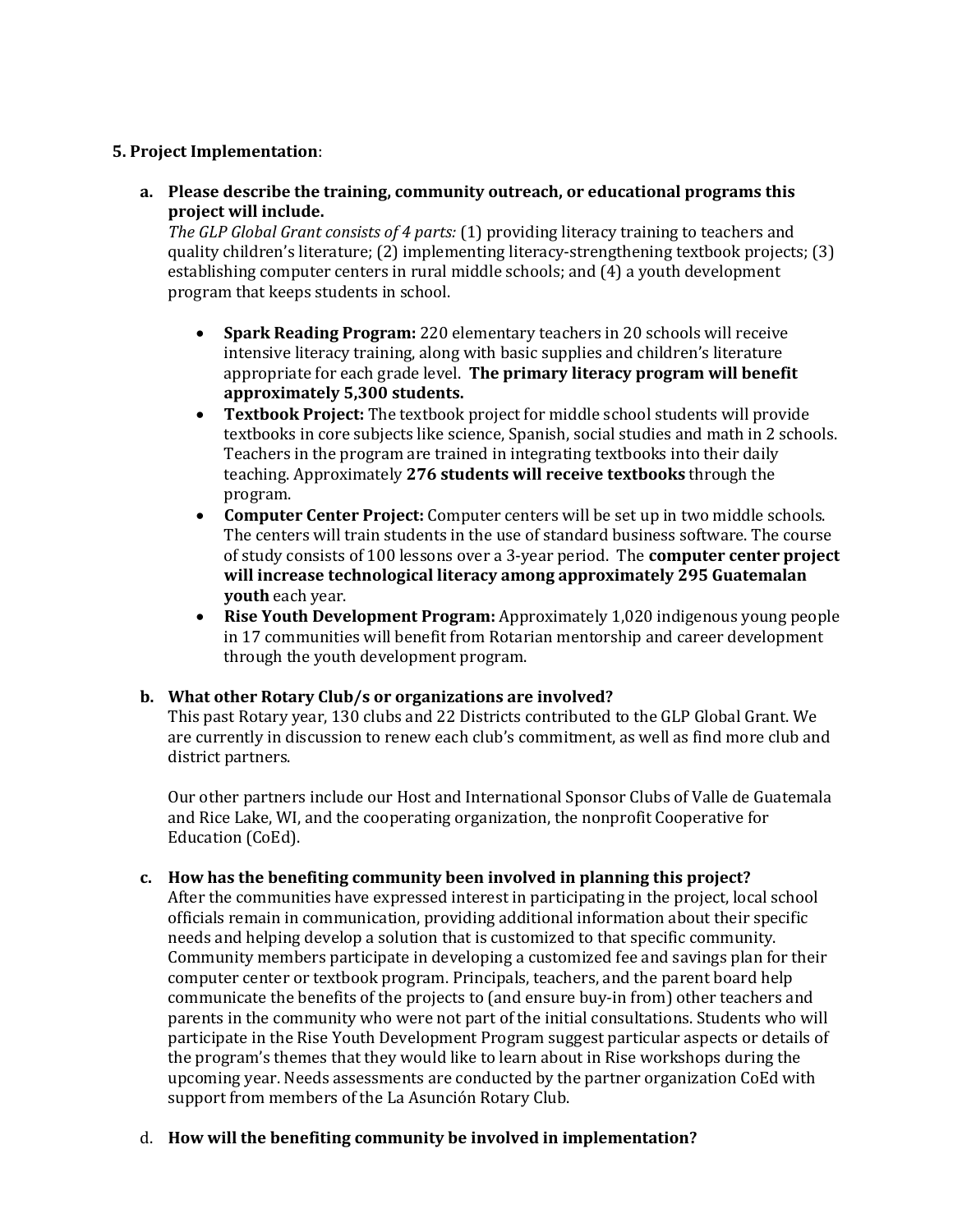The key to the sustainability and community involvement in the Textbook and Computer projects is an innovative "revolving fund" model: the community at large will assure that small fees are paid for the use of the books and technology equipment; the fees go into a fund used to cover ongoing program expenses and to replace materials and equipment as it wears out. Thus, once the initial investment is made, the projects are financially selfsufficient in perpetuity. By investing in the projects—both financially and emotionally—the local people experience the pride, confidence and dignity that come from helping themselves. The revolving fund model has been used successfully in previous matching grants and global grants since 1997.

Parents and other community members are also involved once project implementation begins. In the case of the computer centers, if the community requests that a desktop computer center be set up in a dedicated classroom, the parents take the lead in renovating the space that will house the computers. Parents of students in the Rise Youth Development Program attend two program workshops specifically for parents, where they learn how to take an active role in supporting their children's education at home.

**e. Please provide an operations and maintenance plan for the equipment or materials you anticipate purchasing for this project. This plan should include who will operate and maintain the equipment and how they will be trained.**

All projects established under this Global Grant are designed to be sustainable for the long term, in part by ensuring that the knowledge to maintain project materials resides within the local communities. Students, teachers, and principals in the Textbook Program receive extensive training on the proper use and care of the books, as well as book covers to protect books from the elements.

As part of the standard computer center teacher training process, the teachers learn the basics of computer care and maintenance (keeping the room clean, using dust covers when computers are not in use, etc.) as well as more complex tasks like performing regular preventative care and maintenance for the computer equipment (performing software updates, carrying out anti-virus procedures, updating server configurations, etc.) The cooperating organization, CoEd, remains available to answer any questions that arise, and can even provide remote support to diagnose technical problems. The teachers gain further knowledge about maintaining the technology by attending additional seminars offered by CoEd.

**f. Describe how community members will maintain the equipment after grant-funded activities conclude. Will replacement parts be available?**

Once teachers and principals are empowered with the knowledge to maintain their materials as described above, responsibility for basic upkeep resides within the community. Basic care of the textbooks and computers ensures that they are able to last until enough money has been saved through student contributions to the school's "revolving fund" to replace the equipment.

If more complex technical problems arise, school officials may contact CoEd with any questions or for remote technical support. The computers supplied for the new centers are purchased with a three-year factory warranty. If replacement parts are needed after this time, CoEd has access to parts suppliers and will help the schools in acquiring the replacement parts. In addition, when schools are ready to renew their materials with money saved through their revolving funds, CoEd assists with the process, including negotiating with suppliers to obtain volume discounts by purchasing materials for multiple schools at the same time.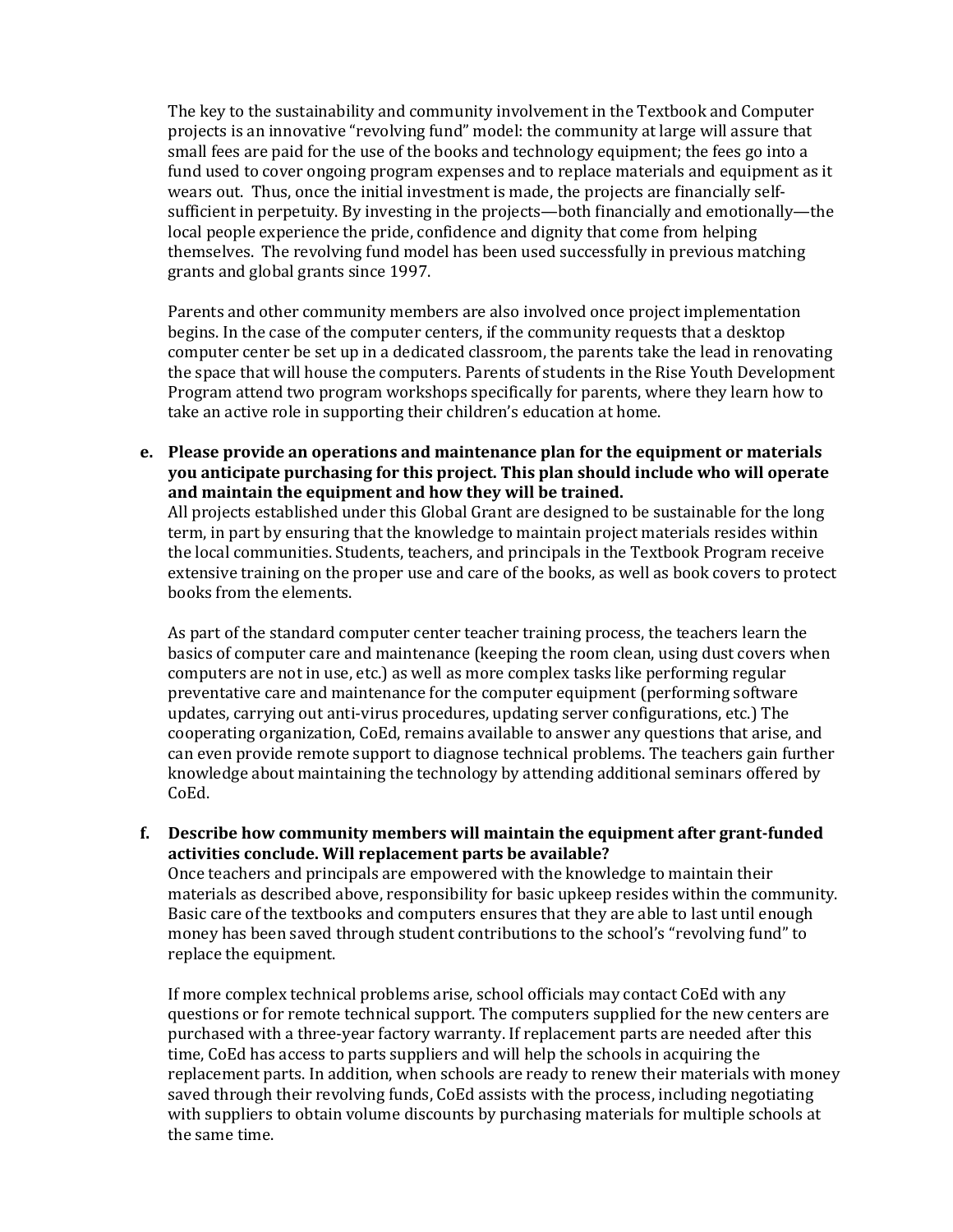## **6. Project Outcomes**: **Describe the immediate and long-term outcomes of the proposed project, and how these outcomes will be measured?**

The literacy training program is expected to improve reading and writing abilities, which will help indigenous children achieve more in school, continue their education longer, and overcome the challenges and struggles caused by low literacy. We will measure impact through testing (students), and program certification records (teachers).

The textbook portion of the project is expected to lead teachers to use more effective teaching methods, decreasing dictation and copying while improving students' analysis skills and level of understanding of course content. We will measure impact through teacher training rosters.

The computer portion of the project is expected to train new students each year with marketable technical skills that will allow them to get better jobs, improving their economic situation and that of their families and communities. We will measure program impact via course grades (students) and technical certification (teacher).

The youth development portion of the project is expected to keep students in school, help them envision a brighter future for themselves, and prepare them with the tools to achieve it. We will measure impact through direct observation of activities as well as grant records and reports.

| #              | Category              | <b>Description</b>                                           | <b>Supplier</b>                                                                                                                                | <b>Cost in USD</b> |  |  |
|----------------|-----------------------|--------------------------------------------------------------|------------------------------------------------------------------------------------------------------------------------------------------------|--------------------|--|--|
|                |                       |                                                              |                                                                                                                                                |                    |  |  |
| 1              | Signage               | Rotary Signage for All Programs                              | <b>Proveedores Varios</b>                                                                                                                      | 750                |  |  |
| $\overline{2}$ | Project<br>management | Project Manager for All<br>Programs                          | Asociación COED                                                                                                                                | 28825              |  |  |
| 3              | Equipment             | Textbooks and Supplemental<br>Materials for Textbook Program | Santillana, S.A.; Activa<br>Educa; Anaja, S.A.; José<br>Obdul Castillo; IMEQMO,<br>S.A.                                                        | 27335              |  |  |
| 4              | Training              | Textbook Training and<br>Coaching (5 trainers)               | Asociación COED                                                                                                                                | 69230              |  |  |
| 5              | Training              | Training Expenses for Textbook<br>Program                    | Librería Progreso, S.A.;<br>Alma Choc; Grupo RB, S.A.;<br><b>Proveedores Varios</b>                                                            | 14130              |  |  |
| 6              | Equipment             | Reading Books and Materials<br>for Primary Reading Program   | FCE. Generación de<br>Demanda; Amanuense;<br>Activa Educa; Eden del<br>Libro; Librería Progreso;<br>Platino; Grupo MR; Ricardo<br><b>Murga</b> | 117031             |  |  |
| $\overline{7}$ | Supplies              | School Supplies for Primary<br>Reading Program               | Libreria Progreso S.A.,<br>Intermediarios Químicos,<br>Impresos MR                                                                             | 25300              |  |  |

## **7. Proposed Budget:**